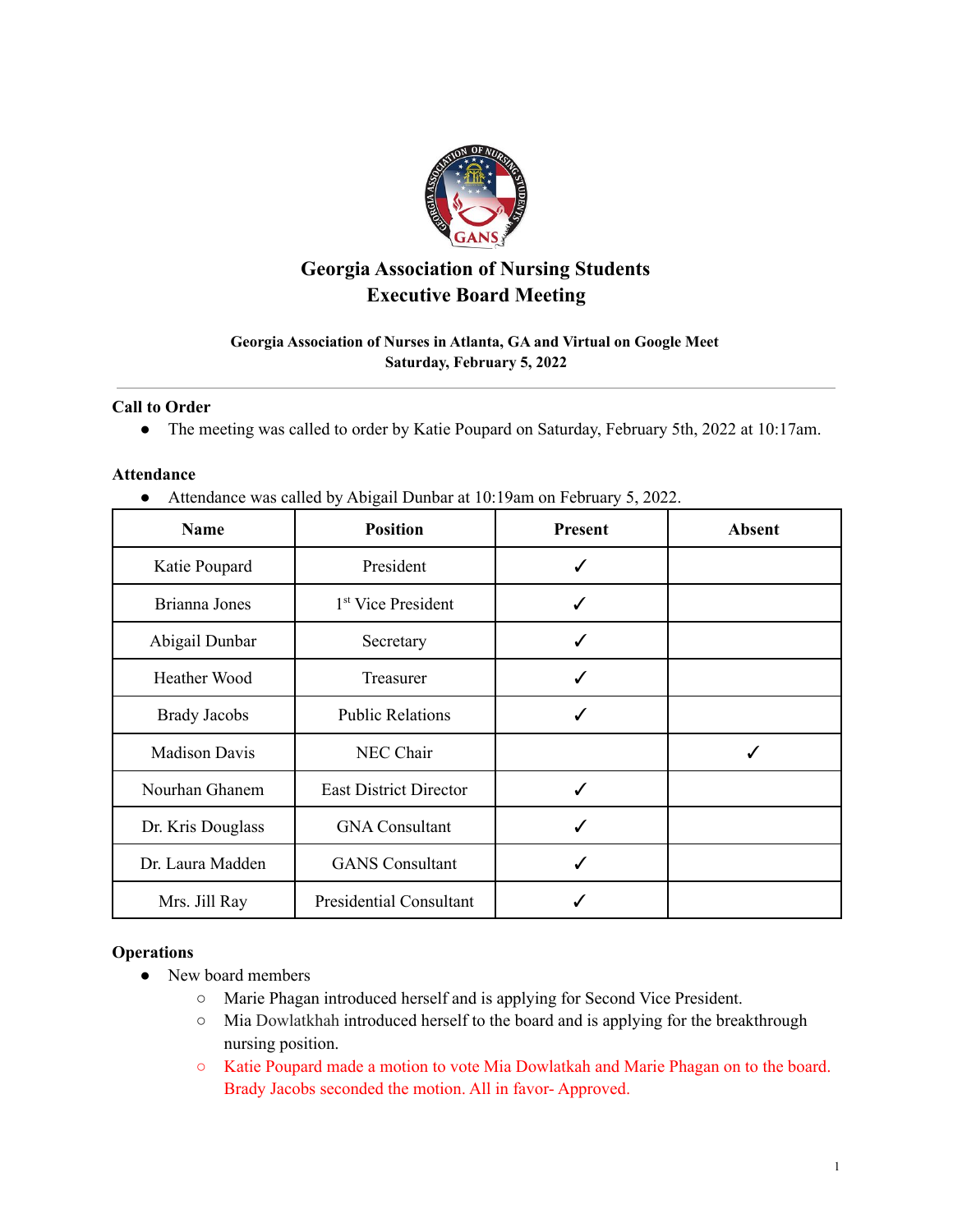## **Old Business**

- Approve January Minutes
- Abigail Dunbar made a motion to approve January meeting minutes. Katie Poupard second the motion. All in favor-approved.

# **New Business**

# **President**

- Submission of Leader of Leaders award.
	- Katie submitted the Leaders of Leader award.
- Novant Health
	- Brady will follow up later in the meeting.

## **1st VP**

- Sheraton Contract
	- GANS is still trying to get out of the contract due to COVID-19.
	- Brianna Jones is going to draft a letter to the Sheraton to send out to the board.
- Convention Location
	- Reaching out to GGC about having the State Convention there.
- Should we continue to look at in person convention options?

## **Secretary**

- Name tags and state pins.
	- Abigail Dunbar made a motion to spend \$150.00 or less on Name Tags for the National Convention. Katie Poupard seconded. All in favor-Approved.

## **Treasurer**

- GA Corporation Division Annual Registration
	- Heather Wood will get the registration done within the next week.
- NSNA Convention
	- Dates of attendance
		- GANS members will all arrive on Tuesday and fly out on Sunday.
	- Rooms
		- 2 rooms for the females and 1 room will be reserved for the males.
	- Conference Budget
		- Heather made a motion to approve a max budget of \$10,000 dollars for the National Conference. Katie Poupard seconded the motion. All in favor-Approved.
	- Code for airline discount.
		- Will book the flight when the code is posted.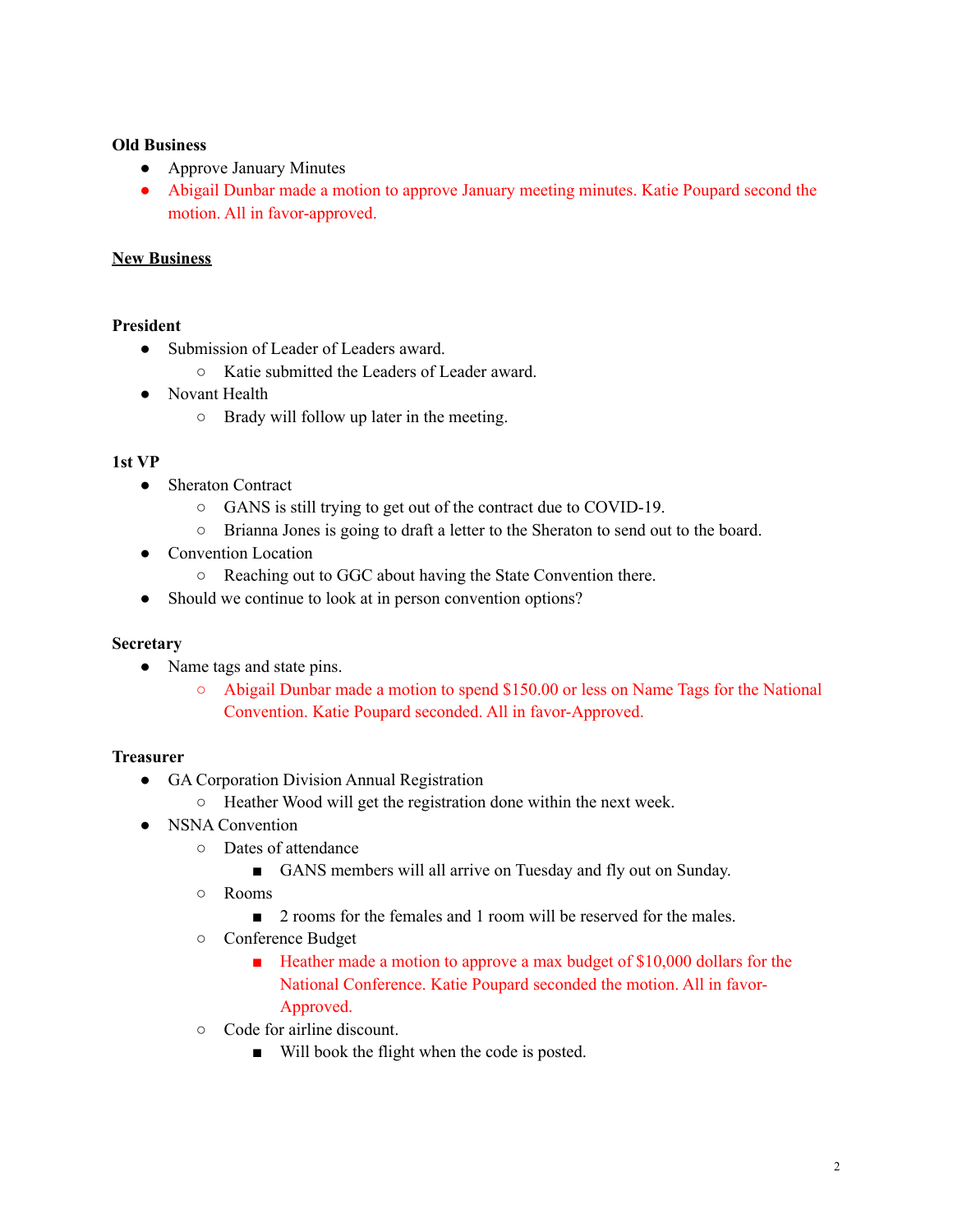# **PR Director**

- Finalize Vendor/sponsorship prices
	- Brady Jacobs discussed the prices of vendor/sponsorship prices. Board will vote on official prices when we determine where the State Convention will be at.
- **Submit Website and Social Media Awards for NSNA** 
	- Deadline is March 8,2022.
	- Brady Jacobs decided to apply for both awards.
- Theming graphics for convention.
	- Graphic had changes made to it.
- Pictures for new board members.
	- New board members will send headshot pictures to Brady for the website. Group picture will be updated as soon as possible.
- Novant Health & SNHU
- Finalized January Minutes for January for Website
	- Secretary will send Brady the updated minutes for the website.
- NSNA GA Candidate
	- Instagram highlight for the NSNA GA Candidate.

# **NEC Chair**

- Should we have more than 3 people on the board from one school? Should we keep the cap at 3 people max? Could this potentially make votes biased?
	- Board discussed that it is acceptable to have multiple people from a school on the board as long as they are willing to serve and do their job.
- There are two people up for nomination to the board.
- Marie Fagen attending in person. From GGC. Applying for 2nd Vice President. She would be a great fit.
	- Marie Fagen was voted onto the board earlier in the meeting.
- Mia Dowlatkhah- attending via zoom. From GGC. Applying for Breakthrough to Nursing position. She would be a great addition to the board.
	- Mia Dowlatkhah was voted onto the board earlier in the meeting.

## **East District Director**

**●**

# **Adjournment**

• Katie Poupard made a motion to adjourn the meeting at 11:46am on February 5, 2022. Brady Jacobs seconded the motion. All in favor-approved.

Abigail Dunbar, Secretary